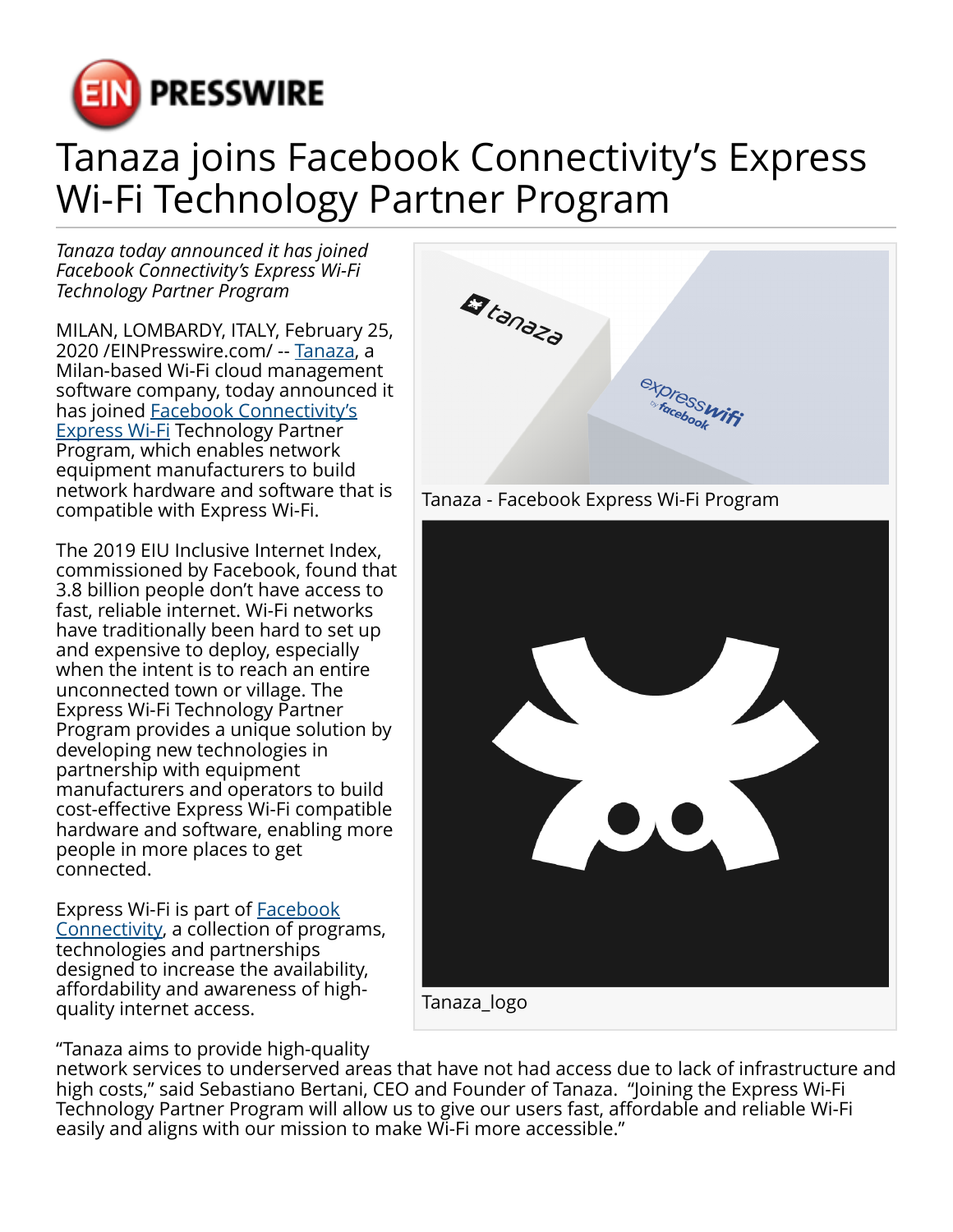"By integrating the Express Wi-Fi platform into its feature set, Tanaza will be able to work with mobile network operators in areas of the world affected by the digital divide and expand its presence in some Asian and African countries," said Valeria Magoni, Head of Marketing at Tanaza." Operators will have the opportunity to monetize their networks and cloud manage them through an enterprise-grade system at a fraction of the cost due to Express Wi-Fi."

"More than 3.5 billion people still don't have internet access, fueling the digital divide," said James Beldock, Facebook Connectivity's product manager for Express Wi-Fi. "Alongside our partners, Facebook Connectivity breaks down barriers to connectivity with new technologies, business models and programs, such as Express Wi-Fi, which service providers use to deliver fast and affordable Wi-Fi. Critical to the program's success are our Express Wi-Fi technology partners, who have committed to building Express Wi-Fi compatible software and hardware. We welcome Tanaza to the program and look forward to partnering with them to expand connectivity globally."

Members of the Technology Partner Program are currently collaborating to connect underserved communities around the world and to bring more people online to faster internet. Further updates about this feature's release are expected in the next few months.

## About Tanaza

Tanaza is a comprehensive and flexible cloud platform to operate Wi-Fi networks. It is based on TanazaOS, a powerful Linux-based Operating System compatible with multiple hardware devices. Tanaza creates value for its partners and users by allowing unprecedented efficiency in network management, and by freeing users from locked-in vertical solutions that impose a software/hardware bundle. Tanaza leverages the software and hardware disaggregation paradigm, allowing users to upgrade any devices from any vendor with TanazaOS. Its mission is to democratize WiFi networks by providing software for affordable, top-notch, cloud controllable WiFi connectivity. Tanaza envisions a world where WiFi is democratic: affordable, ubiquitous, and accessible. For more info, please visit [www.tanaza.com.](http://www.tanaza.com)

## About Facebook Connectivity

Connectivity is at the heart of Facebook's mission to give people the power to build community and bring the world closer together. Critical to this mission is high-quality internet access, which gives people a voice and creates opportunities to share knowledge that can strengthen local communities and global economies. Facebook Connectivity works closely with partners including mobile network operators, equipment manufacturers and more to develop programs and technologies—including Express WiFi, Magma, and Terragraph—that increase the availability, affordability and awareness of high-quality internet access, bringing more people online to a faster internet. To learn more, visit:<https://connectivity.fb.com>.

Contacts Tanaza

Press Office Caterina Vertaldi Press Officer caterina.vertaldi@tanaza.com

Marketing & Strategic Partnerships Valeria Magoni